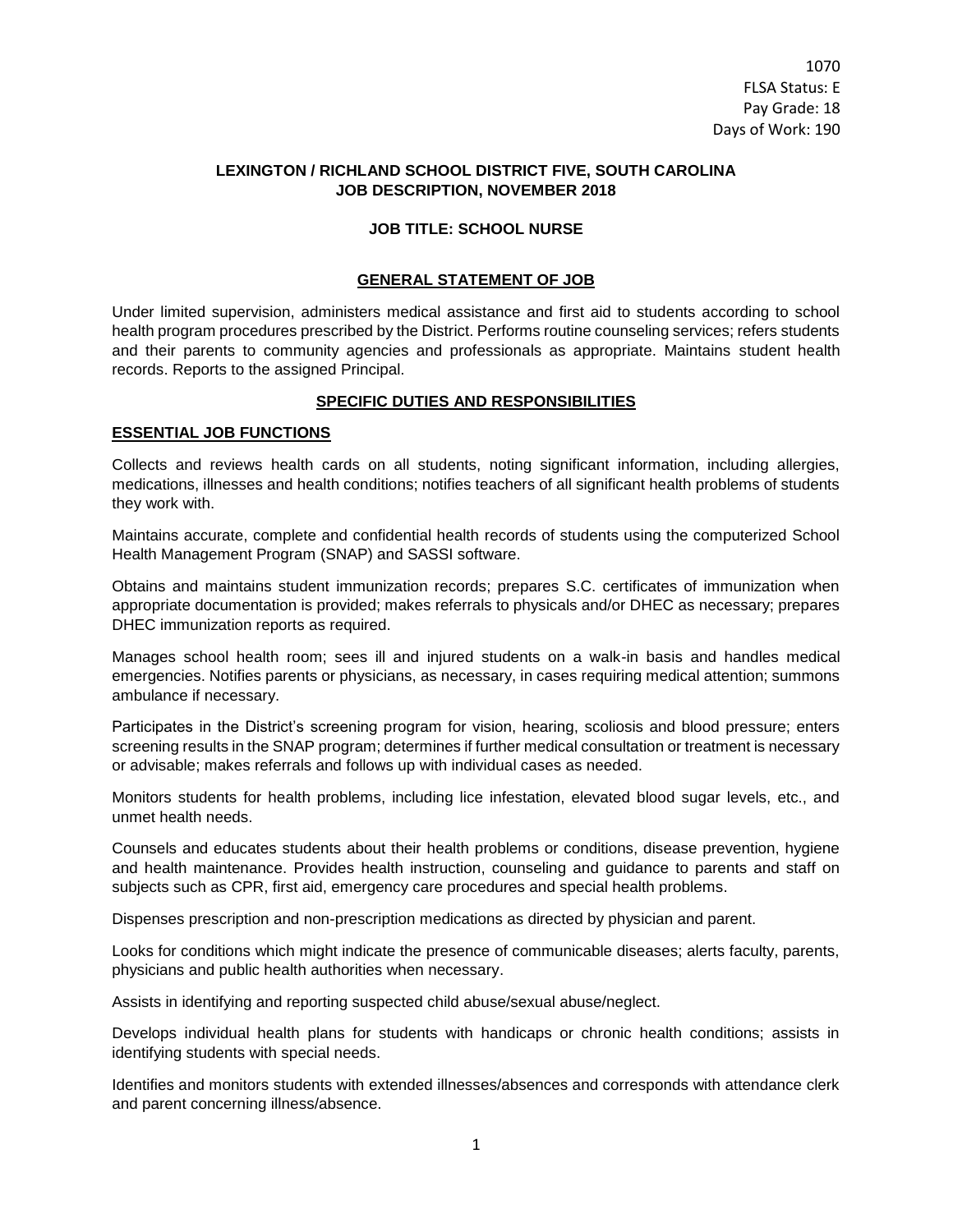Coordinates health and social services for students between school, family physician, hospitals and community agencies.

Researches illnesses and diseases, and consults with other nurses and health care professionals to determine appropriate care at school.

Ensures compliance with OSHA regulations concerning bloodborne pathogens protocol.

Participates in implementing a system for managing school emergencies and the conduct of actions to prevent both unintentional and intentional injury and/or disease occurrences.

Orders and maintains inventory of health room supplies and equipment.

Prepares and distributes first aid kits for field trips and emergency situations; prepares and distributes minifirst aid kits for all staff members; prepares and maintains code blue equipment and supplies for emergencies.

Compiles data for and prepares various reports and records required by the school, District and other agencies.

Reviews District policies and procedures for student nursing, and recommends changes as appropriate to ensure the provision of quality health care.

Reviews Medicaid forms for eligibility; generates monthly Medicaid billing reports.

Performs routine administrative/office tasks as required, including but not limited to preparing reports and correspondence, copying and filing documents, answering the telephone, sending and receiving faxes, entering and retrieving computer data, etc.

Interacts and communicates with the immediate supervisor, other school staff, District administrators and staff, professional peers, co-workers, students, parents, physicians, pharmacists, therapists, hospital personnel, other health care providers, social service agency personnel, various government agency personnel, sales representatives, and the general public.

Operates various types of office equipment including a computer, printer, typewriter, calculator, audio-visual equipment, fax machine, copier and telephone, and a variety of medical instruments and equipment such as a wheelchair, blood pressure cuff, stethoscope, otoscope, thermometer, nebulizer, audiometer, glucometer, scoliometer, titmus machine, sphygmomanometer, etc.

Uses clerical, copier and computer supplies, CPR and first aid supplies, medications, eye charts, gloves, protective equipment, thermometer, etc.

Receives and responds to inquiries, concerns and complaints from staff, parents, medical personnel and students regarding nursing services.

Keeps abreast of developments and innovations in the profession; attends training, conferences, workshops, seminars, etc., to enhance job knowledge and skills.

### **ADDITIONAL JOB FUNCTIONS**

Assists with school registration events and procedures.

May teach growth and development classes for assigned grade(s) and provide related information to parents.

May teach CPR classes for District staff.

May repair damaged eyeglasses as needed.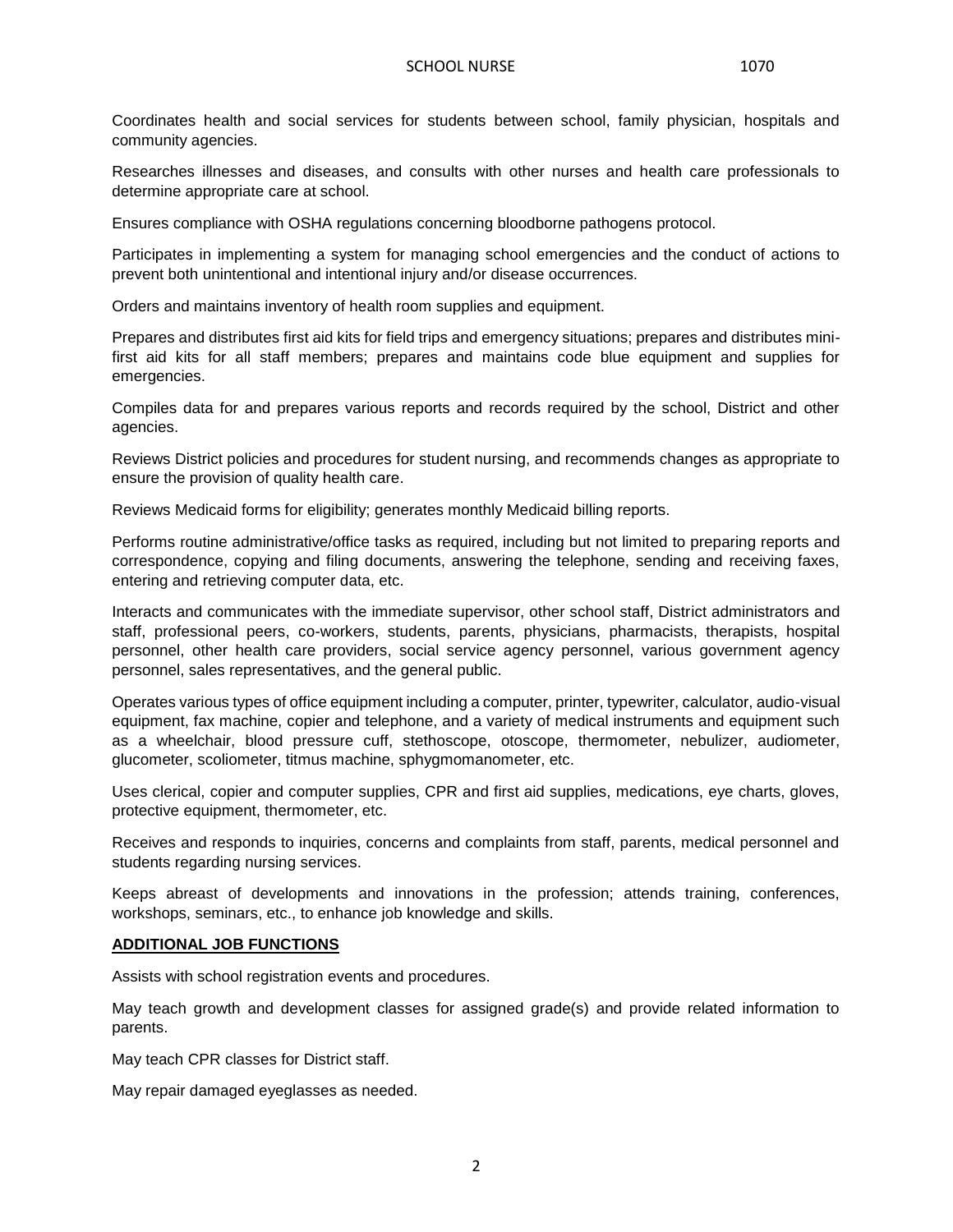Performs related duties as required.

## **MINIMUM TRAINING AND EXPERIENCE**

Requires a Bachelor's or Associate's degree in nursing supplemented by one to two years of nursing experience, preferably in an educational setting, or an equivalent combination of education, training and experience that provides the required knowledge, skills and abilities. Must be licensed to practice nursing in the state of South Carolina; must possess CPR and First Aid certifications. Must possess a valid state driver's license.

## **MINIMUM QUALIFICATIONS OR STANDARDS REQUIRED TO PERFORM ESSENTIAL JOB FUNCTIONS**

**Physical Requirements**: Requires sedentary work that involves walking or standing some of the time and involves exerting up to 10 pounds of force on a recurring basis or routine keyboard operations.

**Data Conception**: Requires the ability to compare and/or judge the readily observable, functional, structural or compositional characteristics (whether similar to or divergent from obvious standards) of data, people or things.

**Interpersonal Communication**: Requires the ability of speaking and/or signaling people to convey or exchange information. Includes receiving assignments and/or directions from supervisor.

**Language Ability**: Requires the ability to read a variety of policy and procedure manuals, computer manuals, reference materials, etc. Requires the ability to enter data into computer and prepare reports, correspondence, budgets, etc., with proper format, punctuation, spelling and grammar, using all parts of speech. Must be able to speak with poise, voice control and confidence and to articulate information to others.

**Intelligence**: Requires the ability to apply logical thinking to define problems, collect data, establish facts and draw valid conclusions; to interpret an extensive variety of instructions in oral, written or diagrammatic form; to deal with several abstract and concrete variables. Requires the ability to make independent judgments in the absence of supervisor; to acquire knowledge of topics related to primary occupation. Must have the ability to comprehend and interpret received information and the ability to comprehend and implement basic office machinery functions.

**Verbal Aptitude**: Requires the ability to record and deliver information, to explain procedures, to follow oral and written instructions. Must be able to communicate effectively and efficiently with persons of varying educational and cultural backgrounds.

**Numerical Aptitude**: Requires the ability to add and subtract totals, to multiply and divide, to determine percentages and decimals, to determine time. Must be able to use practical applications of fractions, percentages, ratio and proportion.

**Form/Spatial Aptitude**: Requires the ability to inspect items for proper length, width and shape, and visually read various information.

**Motor Coordination**: Requires the ability to coordinate hands and eyes rapidly and accurately in using automated office equipment and communications machinery.

**Manual Dexterity**: Requires the ability to handle a variety of items including computer keyboards, office equipment, control knobs, switches, etc. Must have minimal levels of eye/hand/foot coordination.

**Color Discrimination**: Requires the ability to differentiate between colors and shades of color.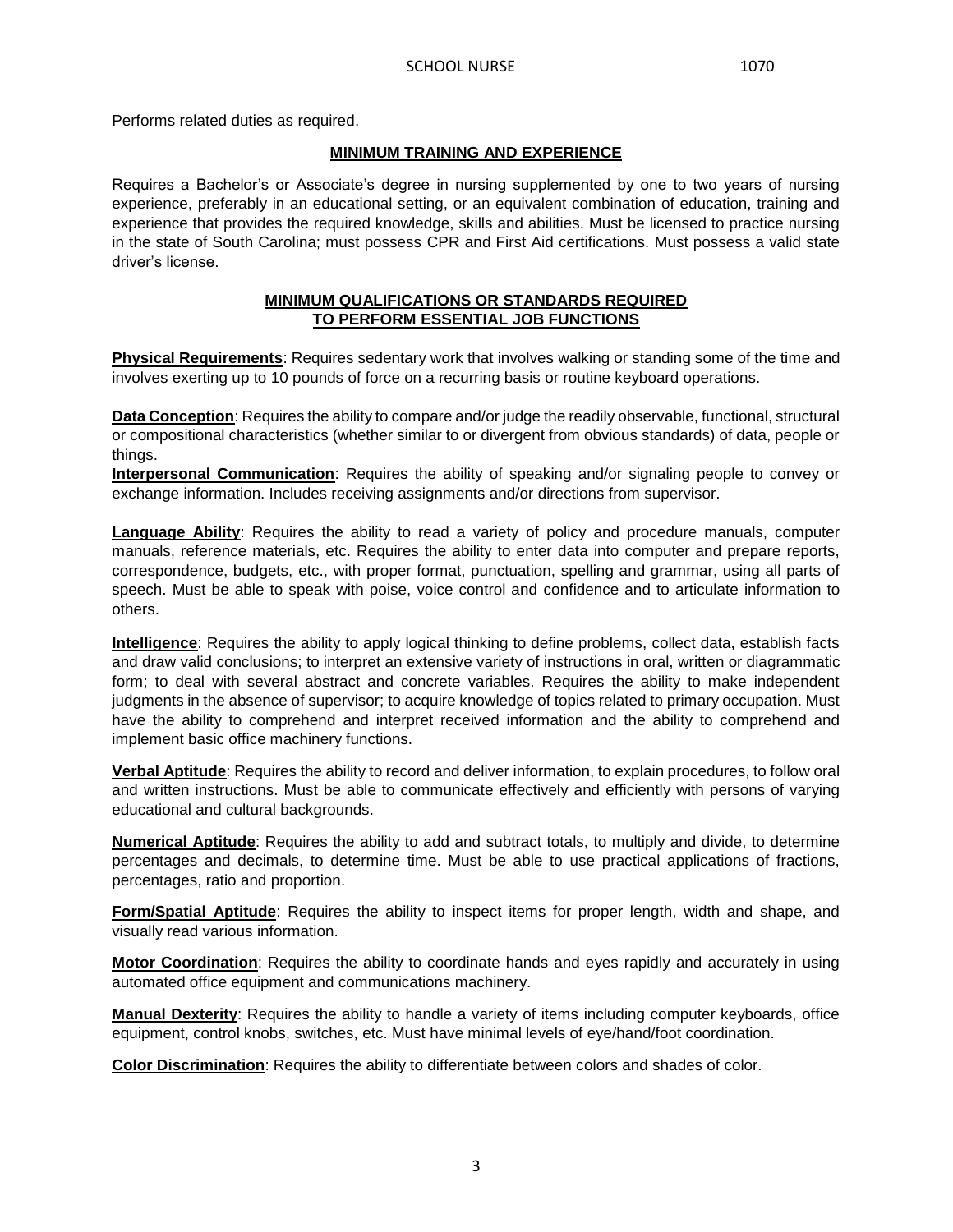**Interpersonal Temperament**: Requires the ability to deal with people beyond giving and receiving instructions. Must be adaptable to performing under moderate stress when confronted with an emergency or tight deadline. The worker is subject to tension as a regular, consistent part of the job.

**Physical Communication**: Requires the ability to talk and hear: (talking: expressing or exchanging ideas by means of spoken words; hearing: perceiving nature of sounds by ear). Must be able to hear and understand communications through a telephone.

# **PERFORMANCE INDICATORS**

**Knowledge of Job**: Is knowledgeable in the methods, policies and procedures of the Lexington Richland School District Five pertaining to specific duties of the School Nurse. Has thorough knowledge of the organization of the District. Is knowledgeable in the laws, ordinances, standards and regulations pertaining to the specific duties and responsibilities of the position. Is able to make sound, educated decisions. Is able to take the initiative to complete the duties of the position without the need of direct supervision. Has the ability to plan, organize and prioritize daily assignments and work activities. Has thorough knowledge of the materials, equipment, procedures and standards employed in professional nursing. Has thorough knowledge of established procedural guides as approved by the County Health Department. Has working knowledge in the areas of special education, special needs assessment, pediatric rehabilitation, physical / occupational / speech therapy, etc. Has some knowledge of counseling techniques; is able to refer students to appropriate professionals for mental health care. Is able to communicate effectively and patiently with students. Is able to operate the devices used for screening tests. Has thorough knowledge of available medical and social resources for the care and treatment of the ailing and ill. Has thorough knowledge of public health laws and regulations relating to sanitation and the control of communicable diseases. Is able to help ensure school adherence to bloodborne pathogens protocols and other health / sanitation guidelines. Has thorough knowledge of municipal and rural health problems and effective control measures. Has the ability to offer guidance and assistance to co-workers and employees of other departments as required. Is able to read and interpret medical reference books, lab reports and heath screening results, and related materials pertaining to the responsibilities of the job. Knows how to prepare reports, correspondence, health records, etc. with accuracy and confidentiality. Has knowledge of and is able to use modern office practices and equipment, including computers for word processing and records management. Has knowledge of proper English usage, vocabulary, punctuation and spelling; has the mathematical ability to handle required calculations. Has comprehensive knowledge of the terminology and various professional languages used within the department. Knows how to maintain effective relationships with personnel of other departments, professionals and members of the public through contact and cooperation. Knows how to react calmly and quickly in emergency situations. Knows how to make public presentations. Has the ability to learn and utilize new skills and information to improve job performance and efficiency.

**Quality of Work**: Maintains high standards of accuracy in exercising duties and responsibilities. Exercises immediate remedial action to correct any quality deficiencies that occur in areas of responsibility. Maintains high quality communication and interaction with internal and external entities with whom the position interacts.

**Quantity of Work**: Performs described Essential Functions and related assignments efficiently and effectively in order to produce quantity of work which consistently meets established standards and expectations.

**Dependability:** Assumes responsibility for completing assigned work. Completes assigned work within deadlines in accordance with directives, policy, standards and prescribed procedures. Maintains accountability for assigned responsibilities in the technical, human and conceptual areas.